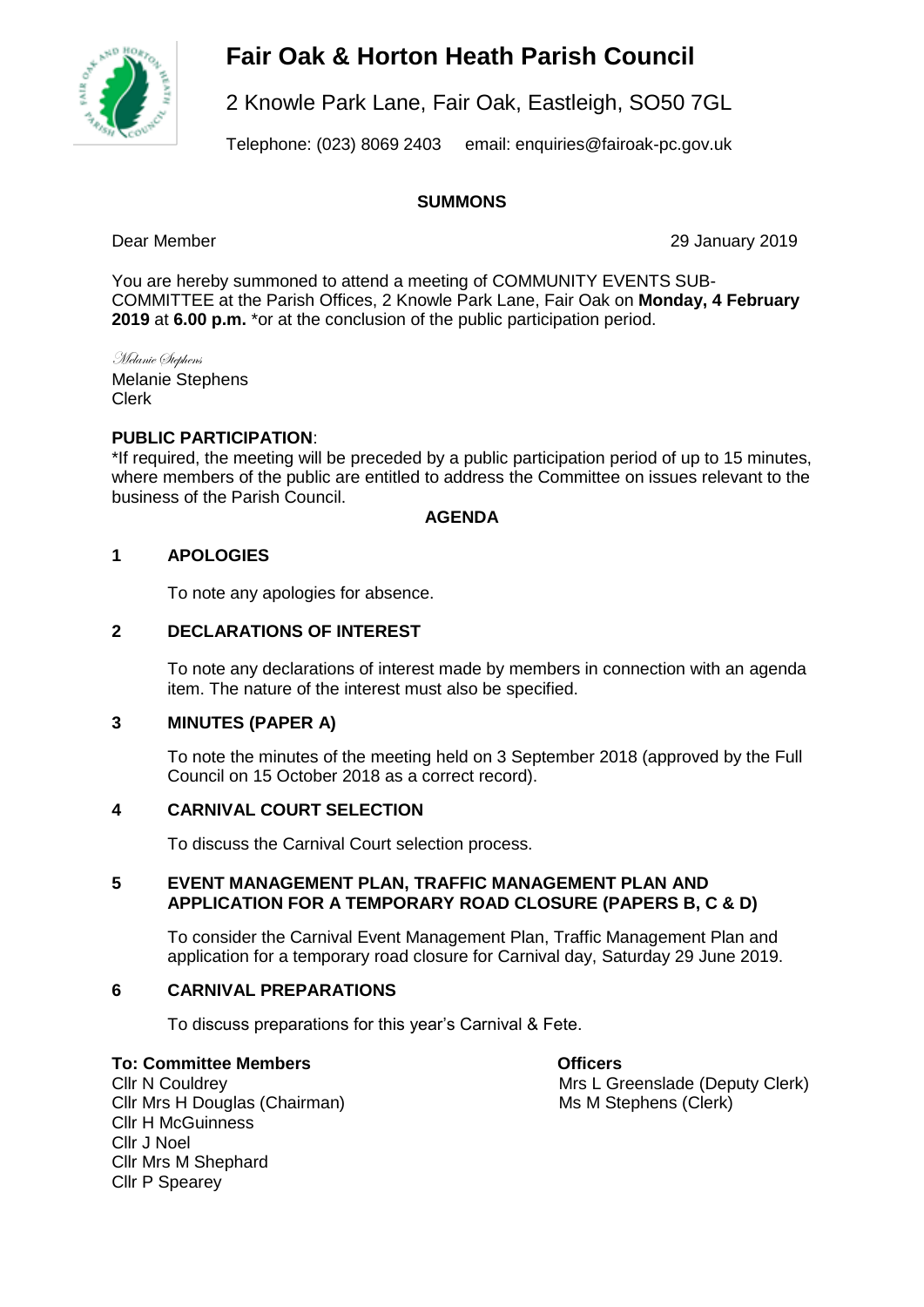

## **Minutes of the Community Events Sub-Committee meeting held on Monday 3 September 2018 at 7.30 pm at 2 Knowle Park Lane, Fair Oak**

**Committee Councillors Present:** N Couldrey, Mrs H Douglas, H McGuinness J Noel, Mrs M Shephard & P Spearey.

**Officers in attendance:** Ms M Stephens, Clerk & Mrs L Greenslade, Deputy Clerk PUBLIC SESSION

Four members of the community were present.

### **7 DECLARATIONS OF INTEREST**

None received.

### **8 MINUTES**

#### **RESOLVED**

That the minutes of the Community Events Sub-committee meeting held on 30 July 2018, be signed by the Chairman as a correct record.

## **9 COLLECTION MONEY 2018**

Members discussed ideas for distributing the money collected at the 2018 carnival.

These included: -

- Christmas lights and tree for the Woodland Centre and Horton Heath Hall
- Additional brackets for existing lights
- A Chairman's community award
- Materials for the Ranger's community involvement sessions
- **Street Pastors**
- Thank you lunch for volunteers within the community
- Additional defibrillators around the villages
- Re-investment of the remaining funds towards future Carnivals

#### **RESOLVED**

That the 2018 collection money of £778.45 be distributed as follows: -

- a. £200 towards Christmas lights and a tree at the Woodland Community Centre
- b. £50 to a Young Person's Community award
- c. £50 to the Street Pastors
- d. £478 towards a defibrillator fund

### **10 COMMUNITY EVENT 2019**

Members discussed the format of the 2019 community event, these included: -

• Starting the procession in Brunswick Road to shorten the route. However, this was discounted because of likely traffic congestion by Sandy Lane shops. Alternative shorter routes could be examined further if suitable.